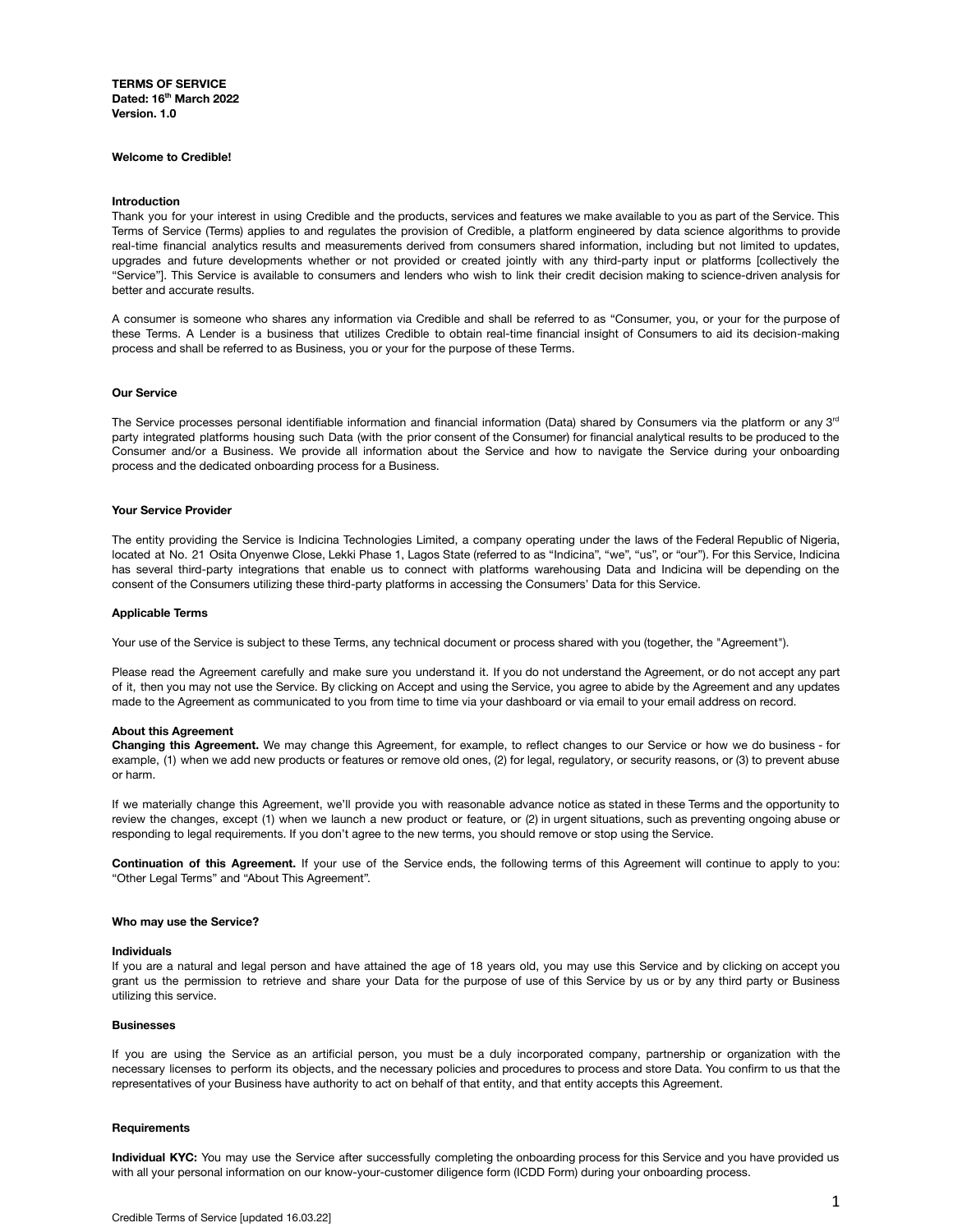**Corporate KYC:** You may use the Service if you have all your incorporation documents and any licenses required to perform any activities you advertise to provide and have provided us with your corporate information in our know-your-customer diligence form (CCDD Form) during your onboarding process.

**Material Information:** At onboarding of this Service, you hereby covenant to promptly supply, all material information and such documents relating to the Data (or ICDD or CCDD as applicable) which may be required from time to time to assess your status and eligibility to use this Service, update your Data and or verify your identity.

## **The Service**

#### **Highlights**

- a) Credible processes agreed financial information from shared Data using artificial intelligence tools to perform financial health checks and analysis including income analysis, spend analysis, behavioral analysis, cashflow analysis and transactional pattern analysis.
- b) Credible uses Application Programming Interfaces (APIs) to integrate to third-party platform providers of financial information of data subjects such as bank statements and credit reports post acceptance of these Terms.
- c) You are agreeing to resolve all disputes relating to the Service and these Terms through Binding arbitration and waiving your right to bring a class action (see **Clause 5** below).

## **Service Description**

## **Our Conduct (Individuals)**

As part of the onboarding process, we will do the following to setup your access to Credible:

- a) Collect bank statement data or access to your bank statement via a third-party platform integrated to us, to perform the Services outlined herein.
- b) Provide analytical reports on Data categorized for you on Credible, in the formats available on Credible.
- c) Provide online training videos to demonstrate the use of Credible as may be required from time to time.

# **Our Conduct (Business)**

As part of the onboarding process, we will do the following to setup your access to Credible:

- a) Collect bank statement data or access to your bank statement via a third-party platform integrated to us, to perform the Services outlined herein.
- b) Provide online training videos to demonstrate the use of Credible as may be required from time to time.
- c) Provide analytical reports on Data categorized for you on Credible, in the formats available on Credible.
- d) Render the necessary technical assistance to integrate Credible to your existing software application, as applicable.

Both Individuals & a Business, for your use of the Service, we give the following assurance on Credible:

- a) We will communicate and resolve all maintenance related issues, in a timely manner.
- b) We will solely manage and govern Credible, Third-Party Services or software, at our discretion (without interference or circumvention from any individual customer or Business).
- c) We will set and ensure adherence of procedures and policies governing all aspects relating to Credible.
- d) Any changes and modifications to Credible by us, shall be done prospectively upon prior written notification (email or push notification) to you prior to such changes taking effect.
- e) All major future developments and Change Requests (specific requests by you, peculiar to Customer's needs) originating from you, will attract additional costs and shall be at an additional cost to you, at an agreed cost per man hour. This will not include changes that are mandated by any regulations or guidelines from authorities. (ONLY BUSINESSES)

## **Fees and Rates**

We reserve the right to charge such fees and rates for the Service at a later date upon giving advance notice of such fees or rates **to you.**

# **Our Data Protection Obligations**

**Confidentiality Obligations.** We acknowledge that any oral or written information exchanged with you in connection with the preparation and performance of this Agreement are regarded as confidential information. We shall:

- a) maintain confidentiality of all such confidential information, and without obtaining your written consent, not disclose any relevant confidential information to any third parties.
- b) effect and maintain adequate security measures to safeguard your confidential information from unauthorized access or use.
- c) disclose confidential information to its personnel or professional advisors on a need to know basis only, and ensure that the personnel or professional advisor is aware of and complies with this section.
- d) the obligation of confidentiality in this clause does not apply to any disclosure or use of confidential information:
	- i. required by law;
	- ii. which is publicly available through no fault of the recipient of the confidential information or its personnel.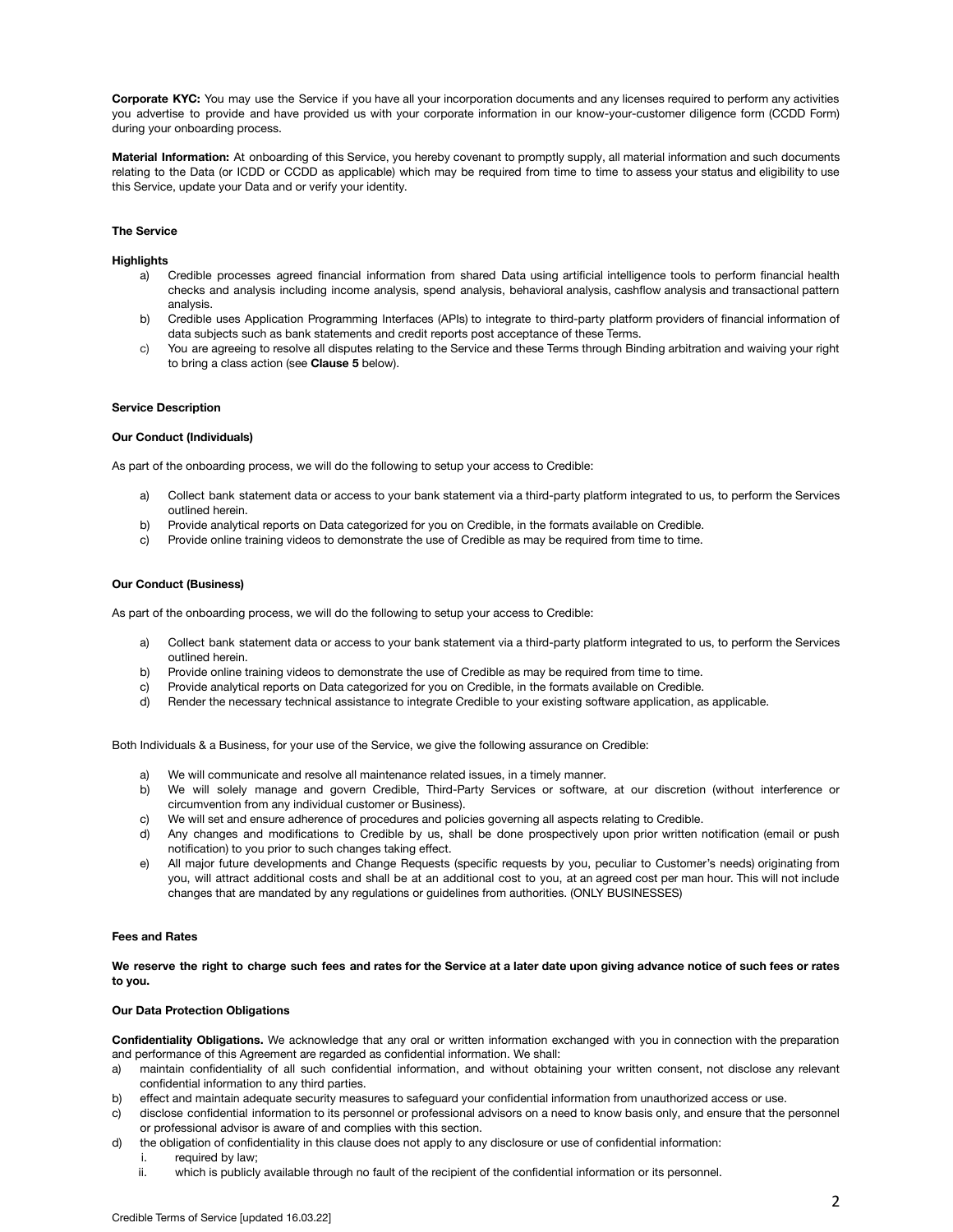- iii. which was rightfully received from a third party without restriction and without breach of any obligation of confidentiality.
- iv. if required as part of a bona fide sale of our business (assets or shares, whether in whole or in part) to a third party, provided that we enter into a confidentiality agreement with the third party on terms no less restrictive than that in this section.
- e) Treat any disclosure of any confidential information by our staff or agents hired by us as a disclosure of such confidential information. This Section shall survive the termination of this Agreement for any reason.

**Data Protection Obligations.** Our obligations imply the processing of Data as a data processor and a data processor of Businesses on your behalf as a Data Controller, and the following provisions comply with the requirements of the current legal framework in relation to Data Processing on the protection of natural persons with regard to the processing of Data and on the free movement of such Data. The terms, "Agency", "Controller", "Data Subject", "Personal Data", "Personal Data Breach", "Process" and "Processing" shall have the same meaning

as in the prevailing Nigeria Data Protection Regulation (NDPR), and their cognate terms shall be construed accordingly.

## **Processing of your Data.** We shall:

- a) comply with all applicable Data Protection Laws in the processing and storage of Data; and
- b) not process Data other than on your acceptance of these Terms.

By using this Service, you hereby instruct us and any Business integrated with the Service to process your Data for the purpose of the Service functionalities.

**Our Personnel.** We shall take reasonable steps to ensure the reliability of any employee, agent or contractor of any other contracted processor who may have access to your Data, ensuring in each case that access is strictly limited to those individuals who need to know / access the relevant Data, as strictly necessary for the purposes of providing the Service, and to comply with Applicable Laws in the context of that individual's duties to us or any Business, or any contracted processor, ensuring that all such individuals, Businesses and contracted processor are subject to confidentiality undertakings or professional or statutory obligations of confidentiality.

Security. Considering the state of the art, the costs of implementation and the nature, scope, context and purposes of processing as well as the risk of varying likelihood and severity for the rights and freedoms of natural persons, we shall in relation to the Data implement appropriate technical and organizational measures to ensure a level of security appropriate to that risk. In assessing the appropriate level of security, we shall take account in particular of the risks that are presented by processing, in particular from a Personal Data Breach.

**Sub processing.** We shall not appoint (or disclose any Data to) any Sub processor unless required or authorized by you. You agree that by using this Service you irrevocably authorize us to share your Data with Businesses as contemplated for the use of this Service or appoint the third parties required for the provision of the Service and we are hereby authorized by you to disclose such Data.

**Data Subject Rights.** Considering the nature of the Processing, we shall assist Businesses and Sub processors by implementing appropriate technical and organisational measures, insofar as this is possible, for the fulfillment of your obligations, as communicated by you, to respond to requests to exercise Data Subject rights under the Data Protection Laws.

# We shall:

- a) promptly notify any Business if we receive a request from a Data Subject under any Data Protection Law in respect of Data; and
- b) ensure that we do not respond to that request except on the documented instructions from you or as required by Applicable Laws to which we are subject, in which case we shall to the extent permitted by Applicable Laws inform you of that legal requirement before we respond to the request.

**Personal Data Breach.** We shall notify you and the relevant Business without undue delay upon our becoming aware of a Personal Data Breach Data, providing the Business with sufficient information to allow such Business meet any obligations to report or inform Data Subjects of Personal Data Breach under the Data Protection Laws. We shall cooperate with you, the relevant Business (where applicable) and take reasonable commercial steps as we deem necessary to assist in the investigation, mitigation and remediation of each such Personal Data Breach.

**Data Protection Impact Assessment and Prior Consultation.** We shall provide reasonable assistance to you with any data protection impact assessments, which we reasonably consider to be required by the NDPR, in each case solely in relation to Processing of Data by and taking into account the nature of the Processing and information available to, us.

**Deletion or return of Data.** Subject to this section, we shall promptly and in any event within 5 (five) business days of the date of cessation of the Service involving the Processing of Data (the "Cessation Date"), delete and procure the deletion of all copies of those Data. We shall provide written documentation to you and/or the Business that we have fully complied with this section within 5 business days of the Cessation Date.

**Data Transfer.** We shall not transfer or authorize the transfer of Data to countries outside Nigeria without your prior written consent. If Data processed under this Agreement is transferred to a foreign country, we shall ensure that the Data are adequately protected. To achieve this, we shall, unless agreed otherwise, rely on approved standard contractual clauses for the transfer of such Data.

# **Develop, Improve and Update the Service**

Indicina is constantly changing and improving the Service. As part of this continual evolution, we may make modifications (to all or part of the Service) such as adding or removing features and functionalities, offering new digital content or services or discontinuing old ones. We may also need to alter or discontinue the Service, or any part of it, in order to make performance or security improvements, make changes to comply with law, or prevent illegal activities on or abuse of our systems. These changes may affect all users, some users or even an individual user. When the Service requires or includes downloadable software, that software may update automatically once a new version or feature is available, subject to your settings. If we make material changes that negatively impact your use of the Service, we'll provide you with reasonable advance notice, except in urgent situations such as preventing abuse, responding to legal requirements, or addressing security and operability issues. We'll also provide you with an opportunity to export or download any information from your dashboard,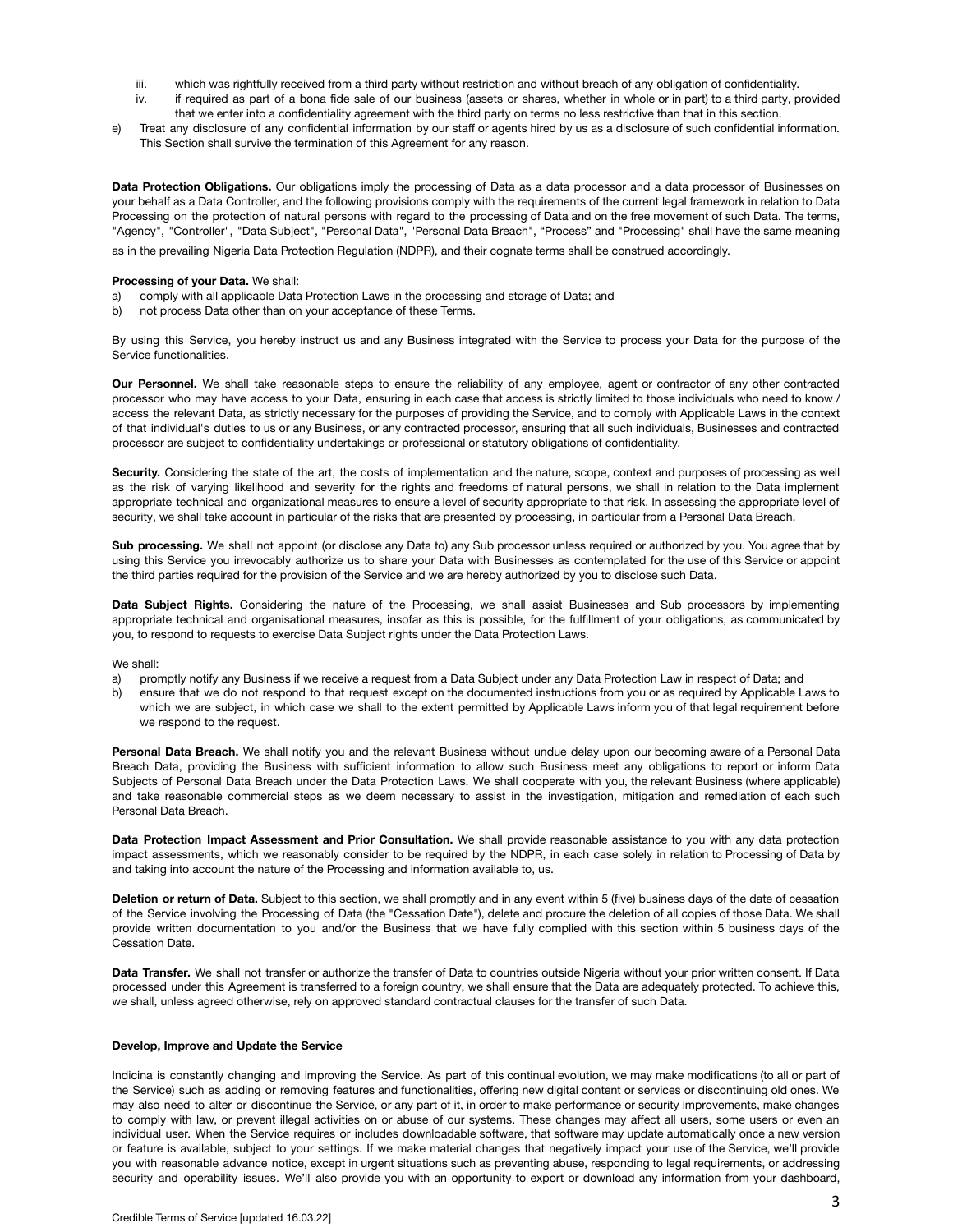subject to applicable law and this Agreement. It is your responsibility to review the Agreement made available via your dashboard or email from time to time to see if it has changed. If you do not agree with the changes, do not continue to use the Service.

## **About Software in our Service**

Indicina shall use all commercially reasonable efforts consistent with prevailing industry standards to:

- a) maintain the Service in a manner that minimizes errors and interruptions in the services,
- b) perform the services in a professional manner, and
- c) use commercially reasonable efforts to promptly correct all Solution defects.

The Service may become temporarily unavailable for scheduled maintenance or for unscheduled emergency maintenance, either by Indicina, third-party services or because of other causes beyond Indicina's reasonable control, but Indicina shall use reasonable efforts to provide advance notice in writing or by e-mail of any scheduled service disruption to you; Indicina does not warrant that the Service shall be uninterrupted or error free but warrants the functionality of the Solution as communicated in its representations to the Company as contained in Indicina's product document to the Company; nor does it make any warranty as to the results that may be obtained from use of the services. Except as expressly set forth in this section, the services are provided "as is," and Indicina disclaims all implied warranties, express or implied, including, including but not limited to, implied warranties of merchantability, fitness for a particular purpose, and non-infringement.

## **Your Use of the Service**

## **Your Conduct (Individuals)**

# **During your onboarding process, you will be required to do the following:**

- a) Provide such Data as requested for the functionality of the Service
- b) Authorize the sharing of your Data directly on Credible or via integrated third-party platforms for use by the Service, including use by any Businesses

# **Your Conduct (Businesses)**

## **During your onboarding process, you will be required to do the following:**

- a) Possess evidence of authorizations from your clients to share Data for use by the Service unless obtained via Credible upon such client onboarding on Credible.
- b) Integrate Credible to your software application and enable your software application to accept Credible according to our integration procedure as duly communicated in the Agreement.
- c) Provide all datasets in an acceptable format within the timelines communicated.
- d) Nominate an officer of Company as liaison officer (the "Administrator") and at least, two team members (Users) responsible for liaising with Indicina.
- e) Make available Users for training on Credible.
- f) Ensure that its Users are duly equipped with the necessary hardware and software infrastructure & equipment, and have acquired the necessary expertise, following training provided by us, for the proper use of the Service.

#### **Throughout the use of the Service, you will be required to continuously do the following, upon our request:**

- a) Provide set analytical criteria for implementation into Credible.
- b) Provide the necessary categorizations of Data and inform us of any changes which shall only take effect prospectively, on a date to be agreed by the parties.
- c) Provide Data as requested by Indicina, in an acceptable format within the timelines communicated.
- d) Ensure all requests and instructions by its Administrator are in line with this Agreement.

#### **Permissions and Restrictions**

You may access and use the Service as made available to you, as long as you comply with this Agreement and any applicable law. You may use Credible only for the use disclosed to us during onboarding. The following restrictions apply to your use of the Service. You are not allowed to:

- a) Interfere with the license granted to you in Credible which is a revocable, non-exclusive, non-transferable license to use the Service within the Territory in accordance with this Agreement.
- b) Alter, reproduce, adapt, distribute, display, publish, reverse engineer, translate, disassemble, decompile or otherwise attempt to create any source code that is derived from Credible.
- c) Use Credible including access granted to any part of the Service as at the termination or expiration date of this Agreement.
- d) Any right not expressly granted to you in this Agreement remains the right of Indicina or the respective rights holders. Using this Service does not give you ownership of any intellectual property rights to any aspect of the Service that you can access (including but not limited to any branding used or displayed in the Service)

#### **Business' Site's Cyber Security Representations.**

You represent the following regarding your site's cyber security:

- a) your information technology assets and equipment, computers, systems, networks, hardware, software, websites, applications, and databases (collectively, "Site") are reasonably believed by you to be adequate for, and operate and perform in all material respects as required, in connection with the operation of its' business as currently conducted. You represent that, to its knowledge, the Site is free and clear of all material bugs, errors, defects, Trojan horses, time bombs, malware and other corruptants.
- b) You have implemented and maintained commercially reasonable controls, policies, procedures, and safeguards to maintain and protect your material confidential information and the integrity, continuous operation, redundancy and security of the Site used in connection with your businesses, and there have been no known material breaches, violations, outages or unauthorized uses of or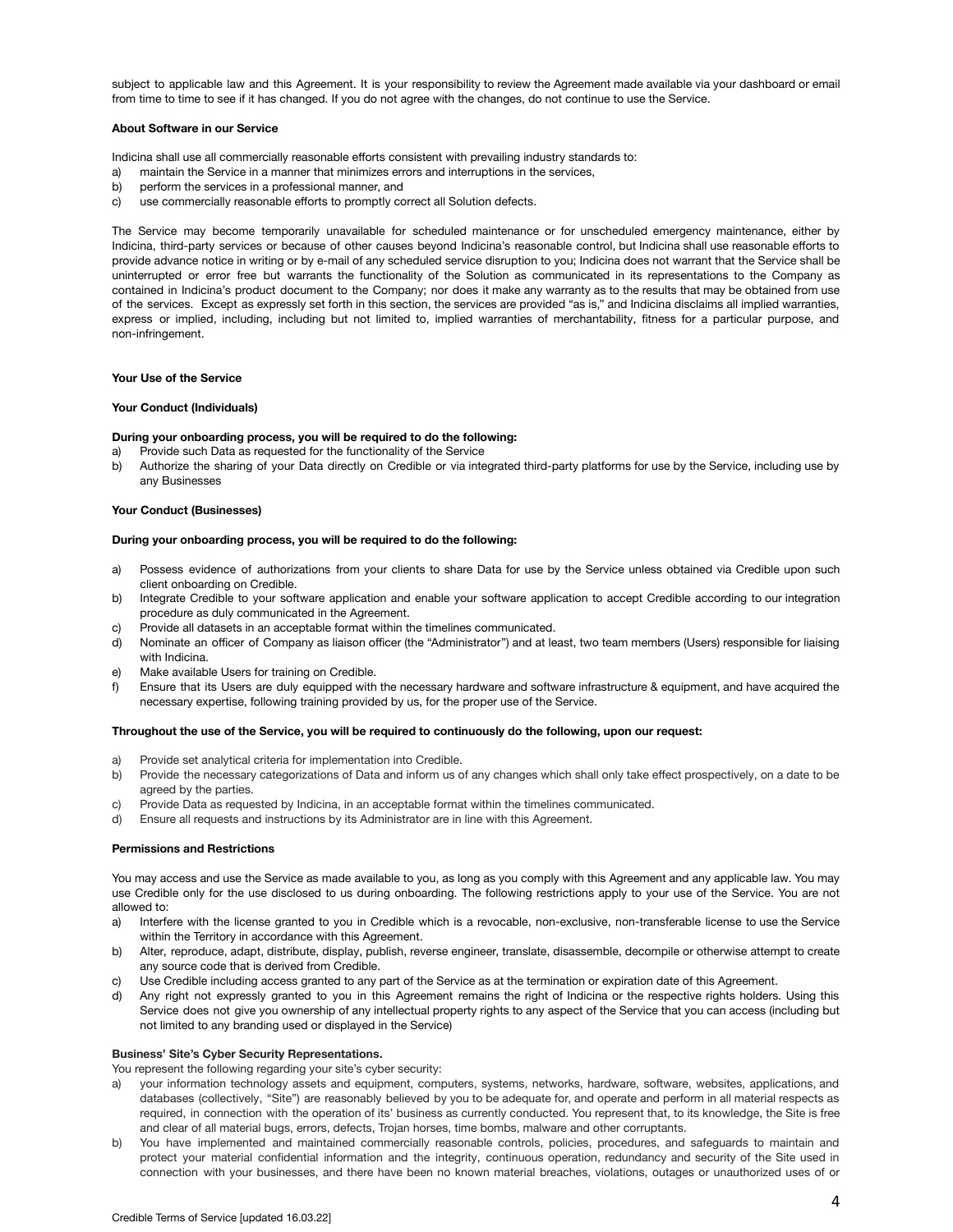accesses to same, except for those that have been remedied without material cost or liability or the duty to notify any other person, nor any known material incidents under internal review or investigations relating to the same.

c) You are continually in compliance with your obligations herein and all applicable laws or statutes and all judgments, orders, rules and regulations of any court or arbitrator or governmental or regulatory authority, internal policies and contractual obligations relating to the privacy and security of its Site and to the protection of such Site from unauthorized use, access, misappropriation or modification.

# **Your Data Protection Obligations**

**Confidentiality Obligations.** You acknowledge that any oral or written information exchanged with you in connection with the preparation and performance of this Agreement are regarded as confidential information. You shall:

- a) maintain confidentiality of all such confidential information, and without obtaining our written consent, not disclose any relevant confidential information to any third parties.
- b) effect and maintain adequate security measures to safeguard our confidential information from unauthorized access or use.
- c) disclose confidential information to its personnel or professional advisors on a need-to-know basis only, and ensure that the personnel or professional advisor is aware of and complies with this section.
- d) the obligation of confidentiality in this clause does not apply to any disclosure or use of confidential information:
- i. required by law;
- ii. which is publicly available through no fault of the recipient of the confidential information or its personnel.
- iii. which was rightfully received from a third party without restriction and without breach of any obligation of confidentiality.
- iv. if required as part of a bona fide sale of your business (assets or shares, whether in whole or in part) to a third party, provided that we enter into a confidentiality agreement with the third party on terms no less restrictive than that in this section.
- e) Treat any disclosure of any confidential information by your staff or agents hired by you as a disclosure of such confidential information. This Section shall survive the termination of this Agreement for any reason.

**Business' Data Protection Obligations.** Your obligations are those of a Data Controller and/or Data Processor, in compliance with the requirements of the current legal framework in relation to Data Processing on the protection of natural persons with regard to the processing of Data and on the free movement of such Data. The terms, "Agency", "Controller", "Data Subject", "Personal Data", "Personal Data Breach", "Process" and "Processing" shall have the same meaning as in the prevailing Nigeria Data Protection Regulation (NDPR), and their cognate terms shall be construed accordingly. As a Data Controller and by using this Service, you hereby subcontract the processing of such Data, to us. As a Data processor while using this Service, we hereby subcontract the processing of such Data to you.

## **Account Suspension and Termination**

**Terminations by You.** You may stop using the Service at any time**.**

**Terminations and Suspensions by Indicina.** We reserve the right to suspend or terminate the Service or your access to all or part of the Service if: (a) you materially or repeatedly breach this Agreement and have failed to cure such breach within 15 days after notification of such breach; (b) we are required to do so to comply with a legal requirement or a court order; or (c) we reasonably believe that there has been conduct that creates liability or harm to any user, other third party, Indicina or our Affiliates.

**Notice for Termination or Suspension.** We will notify you with the reason for termination or suspension by Indicina unless we reasonably believe that to do so: (a) would violate the law or the direction of a legal enforcement authority; (b) would compromise an investigation; (c) would compromise the integrity, operation or security of the Service; or (d) would cause harm to any user, other third party, Indicina or our Affiliates.

**Effect of Termination or Suspension.** If the Service is terminated or your access to the Service is restricted, your Data will be deleted from the Service upon your request.

## **Other Legal Terms Indemnity.**

You shall indemnify us as follows:

- a) You are solely liable for losses and damages, and take full responsibility for the rights and privileges extended to authorized persons or unauthorized persons by you.
- b) You fully indemnify us for any losses, damages, sanctions or hardships which may be occasioned to Indicina where you default in any of your regulatory and legal obligations as provided by your regulators.

We shall indemnify you as follows:

- a) We shall be solely liable for losses and damages, and take full responsibility for the rights and privileges extended to our employees and other third parties;
- b) We shall not be held responsible for any errors on the Dashboard caused by the wrongful act and/or omission of Company or its officers.

**Warranty.** We provide the Service with reasonable care and skill.

**Limitation of Liability.** To the extent permitted by applicable law, Indicina will not be responsible for:

- a) losses that were not caused by its breach of this Agreement.
- b) any loss or damage that was not, at the time that this Agreement was formed between you and us, a reasonably foreseeable consequence of our breaching this Agreement; or